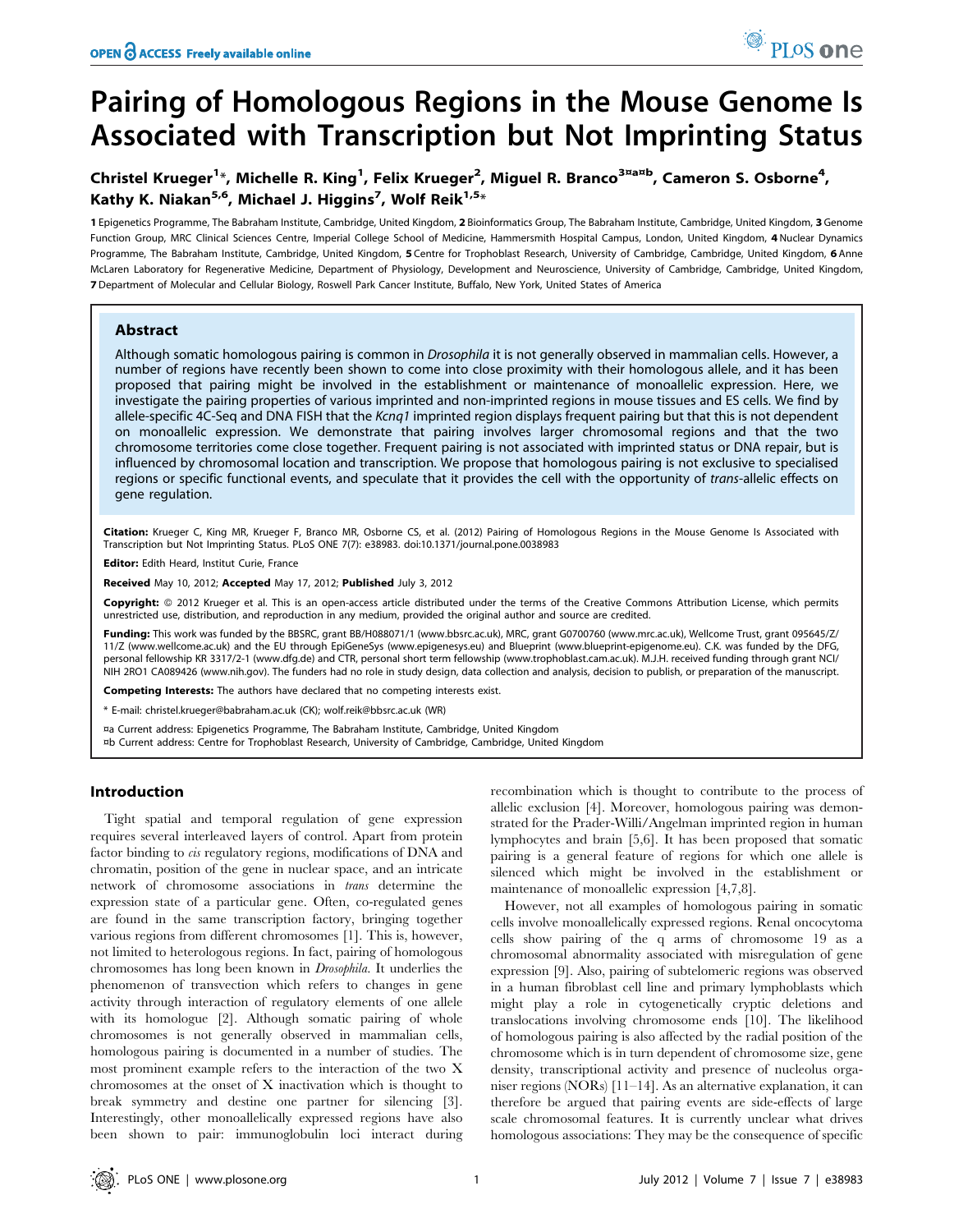interactions between defined genomic elements, or alternatively may be caused by the properties of large chromosomal regions. In this study, we have investigated in detail the pairing properties of various imprinted and non-imprinted genomic regions, and explored the possibility that pairing occurs for a specific purpose outside specialised settings such as X-inactivation or allelic exclusion. We find pairing frequency to be dependent on chromosomal position and transcriptional activity, rather than on mono- or biallelic expression of genes. We propose that homologous pairing is an infrequent but widespread phenomenon which may in certain situations open up the opportunity of two alleles communicating in trans to regulate gene expression.

#### Results

#### Homologous Pairing is Observed at the Kcnq1 Imprinting Region

The Kcnq1 cluster is a large imprinted region located on distal mouse chromosome 7. Imprinted protein-coding genes of this cluster are expressed from the maternal allele, while a long noncoding RNA expressed from the paternal allele covers the locus to create a repressive compartment [15–17]. The maternal allele carries a germline methylation mark in the locus control region (KvDMR1), and monoallelic expression of the non-coding RNA is set up by the two cell stage [18]. Imprinted expression is maintained throughout development, but interestingly extraembryonic tissues display a larger monoallelic region and different chromatin features than the embryo proper [19,20]. Since homologous pairing was previously proposed to be linked to monoallelically expressed regions  $[4,5]$ , we probed the  $Kcnq1$ imprinted region for interactions with its homologous allele. We adapted the linear 4C technique [21] to use with high throughput sequencing (abbreviated 4C-Seq, see File S1 for details). Using a cross between C57BL/6J and a congenic strain carrying the distal part of chromosome 7 from Mus spretus (SD7) results in a subset of 3C restriction fragments being informative for their allelic origin (Fig. 1A, for details see Materials and Methods). One of these fragments is located in the central imprinting control region (KvDMR) and was chosen as bait, rendering the 4C interaction profiles allele-specific. As anticipated, the vast majority of interactions occurs on the cis allele but strikingly, we also found a number of chimeric 4C products consisting of a maternal bait and a paternal prey, or vice versa (Fig. 1A). This suggests that for both tissues analysed (E13.5 foetal liver and placenta to represent embryonic and extra-embryonic lineages) the two homologous alleles were in close proximity at the time of cross-linking. The highest frequency of trans allelic interactions is found with the corresponding region on the other allele which is indicative of homologous pairing (Fig. 1B). Interestingly, the frequency of homologous interactions is in the upper range of all *trans* interactions genomewide (Fig. 1C). This demonstrates that although rare compared to *cis* interactions, homologous associations are just as prevalent as other heterologous trans interactions which can be functionally relevant, such as preferential associations between co-regulated genes in transcription factories [21].

We then set out to validate our 4C-Seq results by 3D DNA FISH. We used an automated image acquisition system to be able to capture rare events and carefully defined conservative scoring criteria to minimise confounding effects (Fig. 2A, see Materials and Methods for details). For a probe covering the centre region of the Kcnq1 imprinted region (KvDMR) we find pairing events in around 4% of foetal liver nuclei, twice as often as for a control probe covering a region around the myc gene (myc, Fig. 2B). To evaluate if pairing events happened at particular regions in the

nucleus, we determined radial positions of paired and unpaired KvDMR alleles. No significant difference was found indicating that pairing events can happen at all positions KvDMR alleles usually occupy (Fig. 2C). We then compared 3D inter-allelic distances between two homologous alleles. Strikingly, KvDMR alleles were significantly closer together than myc alleles (Fig. 2D). To analyse if this was due to differences in radial distributions for KvDMR and myc alleles, we simulated FISH signals reflecting the radial distributions of KvDMR and myc alleles, respectively, but which are otherwise random (see Fig. S1 and Materials and Methods for details). While interallelic distances between observed myc alleles were not different from distances of simulated myc alleles, observed KvDMR alleles showed significantly reduced interallelic distances compared to their simulated counterparts. This confirms that KvDMR alleles are generally closer together than myc alleles, and that this is not due to their different radial distributions in the nuclear space. The low frequency of trans allelic 4C products and paired DNA FISH spots suggests that homologous pairing is a transient event, and that overall shorter distances between KvDMR alleles are observed because the regions are on their way in or out of an interaction. Alternatively, homologous pairing might be an infrequent but relatively stable spatial arrangement in a subset of cells potentially causing variegated expression [22]. Remarkably, very similar data were obtained from ES cells (Fig. S2) which reflect well the imprinting properties of the embryonic lineage at the Kcnq1 locus but are known to have a very different genome organisation from differentiated cells. Presence of trans allelic interactions in diverse tissues like foetal liver and placenta, as well as undifferentiated ES cells demonstrates that homologous pairing is not restricted to specific tissues or cell types.

#### Pairing can Involve Extended Chromosomal Regions and Brings Homologues Close Together

To find out if pairing events happened for isolated loci or if larger regions of the chromosomes would come into close proximity, we used whole chromosome painting together with probes marking the KvDMR region and a region near the centromeric end of chromosome 7. Most nuclei showed two separate chromosome 7 domains which tended to be positioned away from each other (Fig. 3A, Movie S1). When KvDMR signals were paired, they were observed within or close to the edge of their chromosome territory with the two chromosome 7 domains coming together. We found three sub-classes of KvDMR pairing with equal frequency (Fig. 3B–D): i) 'Touching': the chromosome territories overlap only in the region surrounding KvDMR. The centromeric ends point away from each other. ii) 'Y-shaped': the chromosome territories overlap in the region surrounding KvDMR and the overlap extends further along the chromosome. iii) 'Aligned': the two homologous chromosomes are more or less aligned along the entire length of the chromosome. In conclusion, pairing does not involve isolated regions which form large loops to contact their homologue, but rather affects larger chromosomal regions.

In order to determine the extent of the paired region around KvDMR, we placed several FISH probes within the Kcnq1 imprinted region, and further away along chromosome 7 (Fig. 4A). All probes within the imprinted region showed high pairing frequencies, but homologous associations did not stop at the boundaries: probes on either side of the imprinted locus presented with a high number of paired FISH spots as well. However, probes from 6 to 39 Mb away from the imprinted locus showed reduced pairing frequency. In accordance with the chromosome painting data this suggests that homologous pairing occurs over larger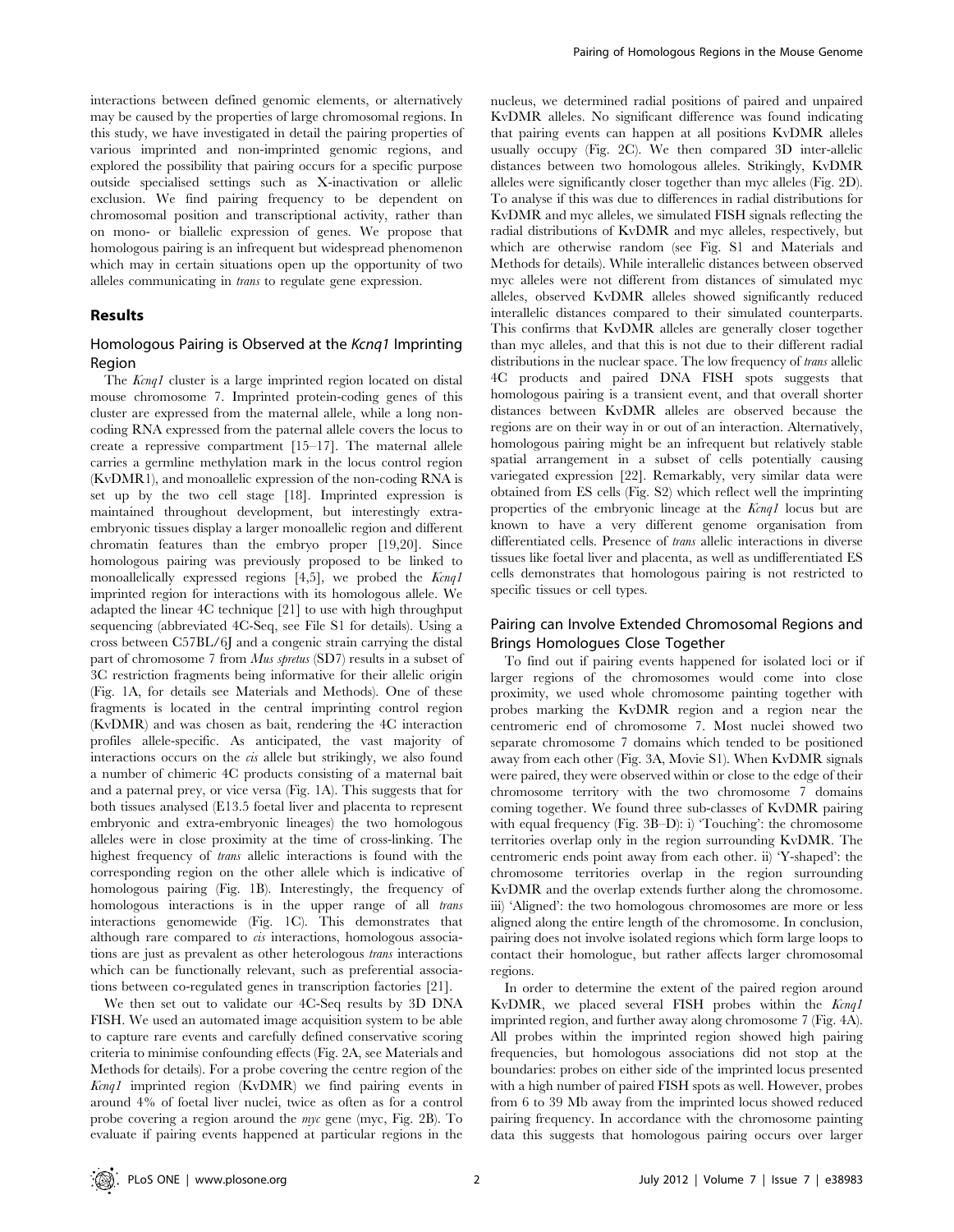

Figure 1. 4C-Seq reveals trans-allelic associations. A) Example of 4C-Seq association profile surrounding the KvDMR bait in the middle of the Kcnq1 gene (window size 1.5 Mb, sample B6xSD7, E13.5 liver). The first row shows the quantification of all non-duplicated 4C-Seq reads per 100 kb window for the maternal bait in cis. 4C-Seq reads can only occur at certain positions and each position was counted only once (see File S2 for details). Colour and height of the bar reflect how many positions were found per 100 kb window (31 for the window that includes the bait). The second row shows associations of the maternal bait (B6) with the trans (paternal, SD7) allele. All reads identified as SD7 specific by ASAP were quantified per 100 kb window (see File S2 for details), again counting every position only once. A scale bar indicates the location of the region on chromosome 7. Black bars below represent the location of genes with some labelled for orientation. The positions of 3C fragments classified as 'stringently informative' are depicted at the bottom (see File S2 for details). The vast majority of associations occurs in cis. Trans-allelic associations occur most frequently with the homologous region. B) Overview over cis associations on chromosome 7 (sample B6xSD7, E13.5 liver, maternal bait, 100 kb windows, read positions counted only once, zoomed out from 1A). Height and colour of bars reflect how many read positions were found per 100 kb window. The bait is located near the telomeric end of chromosome 7. 4C-Seq reads are most frequent around the bait and drop away with increasing genomic distance. C) Summary of trans-allelic associations for E13.5 liver and placenta for different parental crosses. For each 200 kb window a certain number of 3C fragments are stringently informative for their allelic origin (see File S2 for details). If a stringently informative fragment was found in a particular data set and identified as a trans-association with either the maternal or the paternal bait, it was counted as a hit. Trans-allelic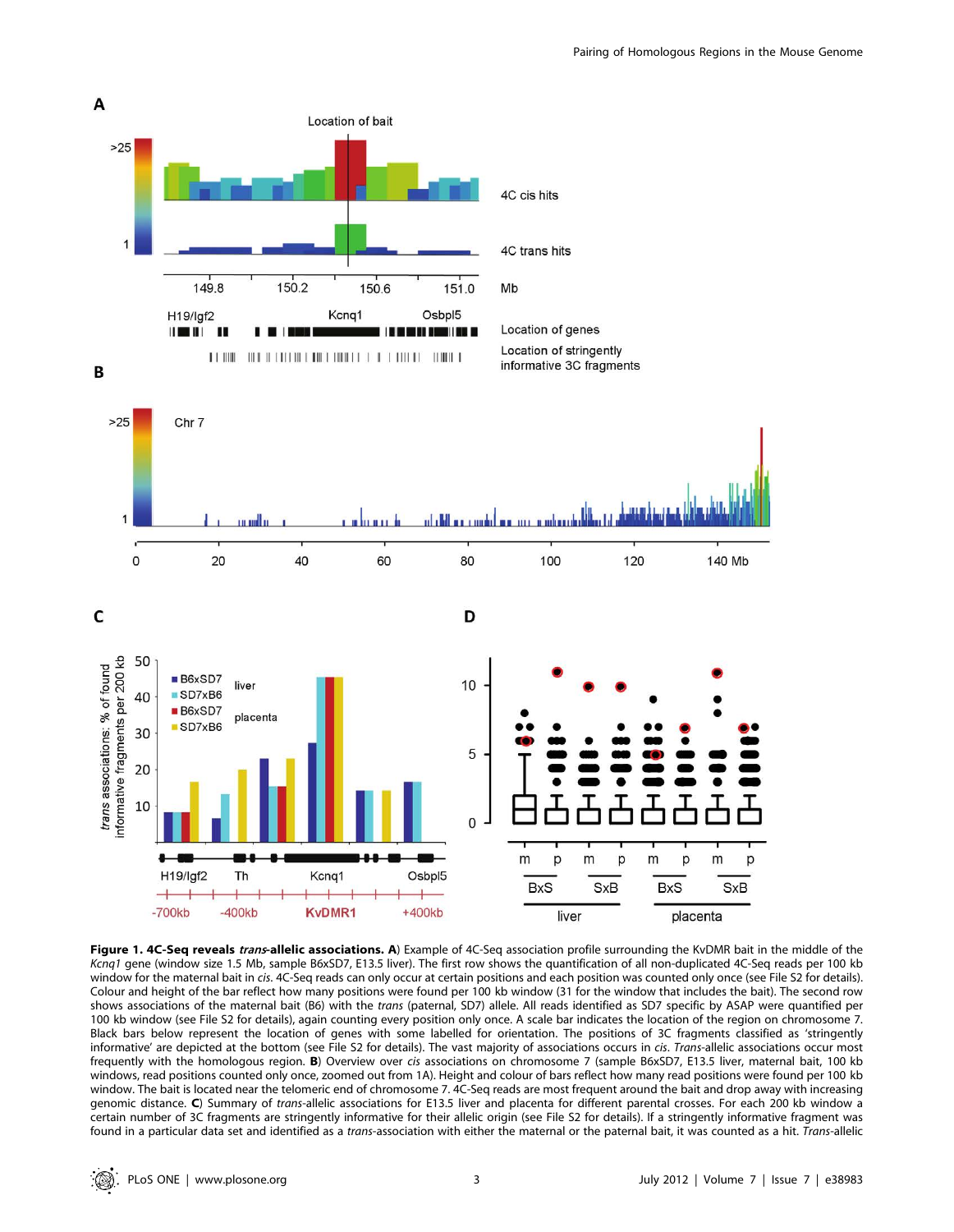associations per window are displayed as hits divided by the number of stringently informative fragments. If no bar is displayed, no trans-allelic associations were identified for this window. Below, locations of genes and distances from the KvDMR bait are indicated. For all samples, trans-allelic associations peak around the KvDMR region on the other allele. D) Comparison of homologous trans-allelic 4C-Seq associations with nonhomologous trans associations in the genome. The genome was split into 1.4 Mb windows (matching the size of the chromosome 7 region carrying allelic information) and unique trans associations of the KvDMR bait with regions within these windows were counted. Data are shown as Tukey boxwhisker plots. Data points marked by a red circle represent trans-allelic hits to the corresponding region on the other chromosome. m: maternal bait, p: paternal bait, BxS: cross B6xSD7, SxB: cross SD7xB6. Most regions do not associate with the KvDMR bait, however, some regions are over represented (outliers). Trans-allelic associations occur with a similar frequency to other non-homologous trans associations. doi:10.1371/journal.pone.0038983.g001

chromosomal regions but does not uniformly affect whole chromosomes.

#### Pairing is not Linked with Monoallelic Expression

We next aimed to determine if the mono-allelic expression state of the Kcnq1 region was linked with its high pairing frequency. To this end, we analysed two mouse mutants in which imprinting of the Kcnq1 region is perturbed: One mutant allele carries a polyadenylation cassette which truncates the non-coding RNA Kcnq1ot1. Paternal transmission of this truncation results in derepression of silenced genes in the placenta, and in many embryonic tissues [23]. Surprisingly, cells devoid of repressive Kcnq1ot1 RNA, which therefore feature biallelic expression in the region, still pair with the same frequency as their wildtype counterparts (Fig. 4B). The second mutant allele carries a deletion of the imprinting control region KvDMR1 which not only harbours the promoter for the non-coding RNA Kcnq1ot but also mechanistically important CTCF binding sites [24]. Deletion of KvDMR1 on the paternal allele results in complete loss of imprinting in the region [25]. Again, foetal liver cells carrying the

KvDMR1 deletion display the same pairing frequency as wildtype cells (Fig. 4B). We next asked if homologous pairing at the Kcnq1 locus required both maternal and paternal genomes by assessing monoparental ES cell lines. Consistently, no significant differences in pairing frequencies were observed between wildtype, parthenogenetic and androgenetic ES cells (Fig. 4B). Taken together, loss of imprinting in the Kcnq1 region has no effect on the frequency of homologous pairing.

To determine if homologous pairing was a common feature of imprinted regions we analysed several prominent imprinted loci by 3D DNA FISH (probes around Ube3a, Igf2r, Mcts2, Dlk1). In ES cells (Fig. 4C) and foetal liver cells (Fig. S3), none of the regions showed the high pairing frequency that was observed for the Kcnq1 imprinting cluster on distal chromosome 7. In fact, there was no significant difference in pairing frequency between the group of imprinted regions and a group of non-imprinted control regions (Fig. 4C). In conclusion, we did not find evidence that a high frequency of homologous pairing was generally linked with imprinting or a monoallelic expression state.



Figure 2. DNA FISH confirms high pairing frequency for the KvDMR region. A) Examples of paired DNA FISH spots in E13.5 foetal liver. Red: probe covering the KvDMR region, green: probe covering the region around the myc gene, blue: DAPI counterstain. B) Pairing frequency of the KvDMR and myc regions. Each dot represents one biological sample, and for each sample 300 nuclei were counted in four technical replicates. Differences were assessed by unpaired t-test, ns: not significant, \*:  $p<0.05$ , \*\*\*:  $p<0.001$ . KvDMR signals show higher pairing frequency than myc signals. C) Frequency distributions of radial distances of unpaired (black) and paired (blue) KvDMR DNA FISH signals in E13.5 liver (n = 93). Radial distances >1 can occur if the nucleus is not a perfect sphere. Radial distances are not different between paired and unpaired KvDMR FISH signals (ttest, p = 0.0668) indicating that pairing events can happen at all nuclear locations KvDMR alleles normally occupy. D) Distances between homologous alleles in E13.5 liver represented as Tukey box-whisker plots (n = 600). Interallelic distances were normalised to the radius of the nucleus (distance/ radius). Differences were assessed by one-way ANOVA with Bonferroni's multiple comparison post test. Simulated: a group of spots displaying the same radial distributions as KvDMR and myc FISH signals, respectively, were placed into a sphere at random and their interallelic distances determined (see Fig. S1A, B and Methods). While interallelic distances between myc signals show a distribution expected from their radial positions (no difference between sample and simulated,  $p > 0.05$ ), KvDMR signals are significantly closer together than expected (difference between sample and simulated,  $p$ <0.001). Also, KvDMR signals are generally closer together than myc signals. The same data is represented as a histogram in Fig. S1C to illustrate the presence of a subpopulation of KvDMR signals that display very short interallelic distances. doi:10.1371/journal.pone.0038983.g002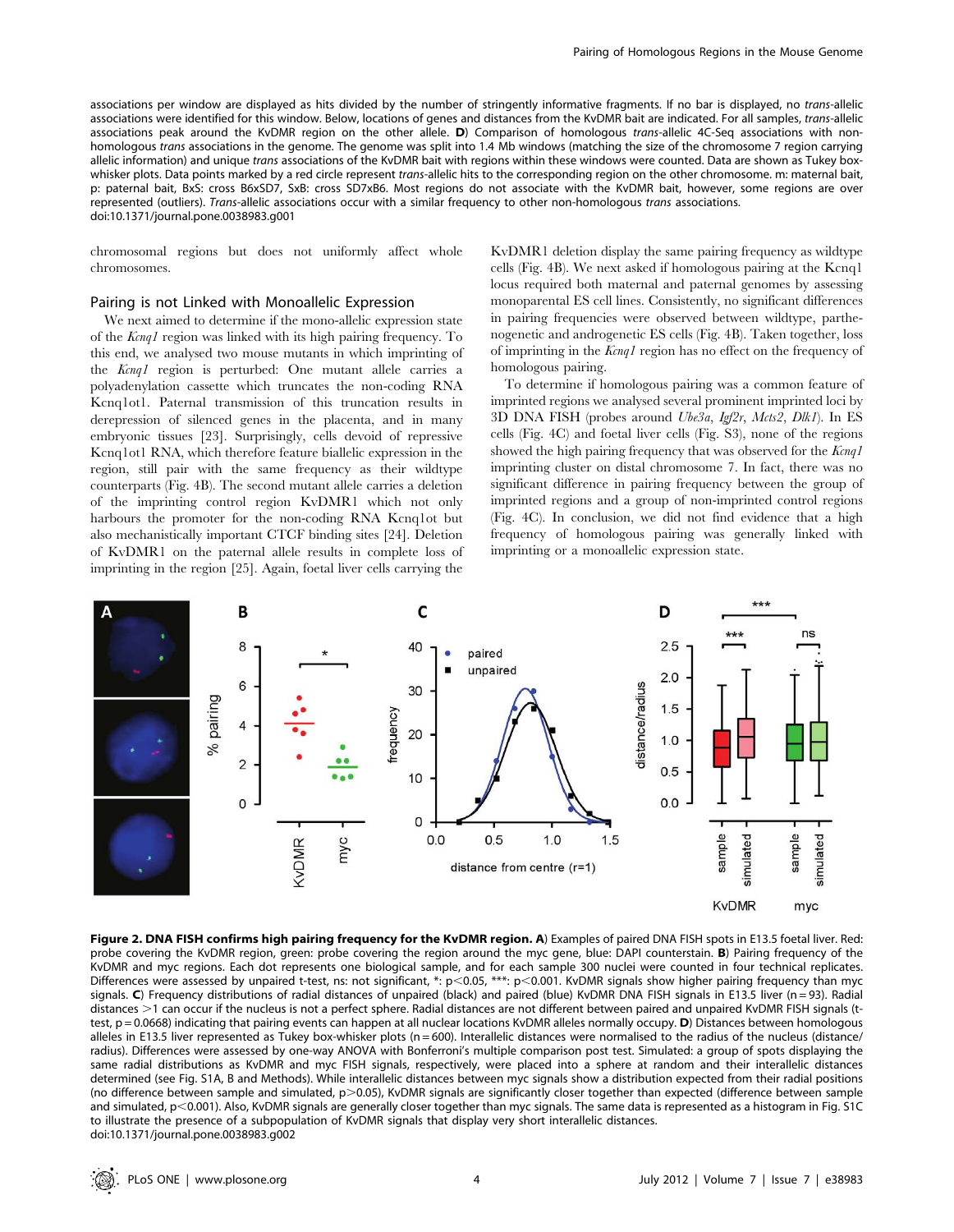

Figure 3. Regional pairing brings chromosome territories close together. 3D representation of stacks of confocal images from ES cells. Green: chromosome 7 painting, red: DNA FISH with a probe covering KvDMR near the distal end of chromosome 7, white: DNA FISH with a probe covering Kcnn4 25 Mb away from the proximal end of chromosome 7. FISH signals are mostly located in or close to the edge of their chromosome territory. Most nuclei display two separate chromosome 7 territories (A). When KvDMR signals are close together, the territory arrangements can be 'touching' (B) with the proximal ends pointing away from each other, 'Y-shaped' with a larger region aligning (C), or 'aligned' with most of the chromosome being parallel (D). These arrangements occur with very similar frequencies ( $n = 9$ , 8, 9, respectively). doi:10.1371/journal.pone.0038983.g003

## Pairing Frequency is Dependent on Chromosomal Location

In contrast to other analysed imprinted domains the  $Kcnq1$  locus lies close to the telomere. Telomeres from different chromosomes are known to cluster in interphase nuclei which may be involved in maintaining chromosome positional stability [26]. We placed DNA FISH probes over unique sequence close to the telomeres of chromosomes 4, 5 and 7. All of these showed a high pairing frequency which was significantly different from regions located more centrally (Fig. 4C). This confirms that homologous pairing frequency is dependent on chromosomal location [10].

# Pairing is not Linked with Repair of Double Strand Breaks

We next explored the possibility that the DNA repair machinery could bring homologous regions together. Double strand breaks (DSBs) are a common phenomenon which constantly jeopardises genomic integrity, and homologous recombination (HR) is a major repair pathway rescuing these lesions. In both yeast and mammals, sister chromatids are preferred partners for HR but DSBs can also

be efficiently repaired between homologous chromosomes [27– 30]. We therefore explored the possibility that the homologous pairing we observed was caused by HR repair. We performed DNA immuno FISH with antibodies against two markers of DSBs  $(\gamma H2AX$  and p53bp1), but did not observe colocalisation with paired FISH signals (Fig. S4). Similarly, we did not find colocalisation with markers for repair by HR (Rad51 and Rad52). If homologous pairing was caused by DSB repair between non-sister chromosomes it should happen more often during G1 phase when no sister chromatid is available. We therefore assessed at which cell cycle stage pairing events took place. ES cells were enriched by FACS for G1, S and G2 phases according to their DNA content and analysed by DNA FISH (Fig. S5). For both probes, there were seemingly no major differences between cell cycle stages. Thus, we conclude that homologous recombination does not underlie the observed pairing.

#### Pairing is Linked with Active Transcription

It has previously been shown that transcription can reposition genes and mediate preferential co-associations between chromo-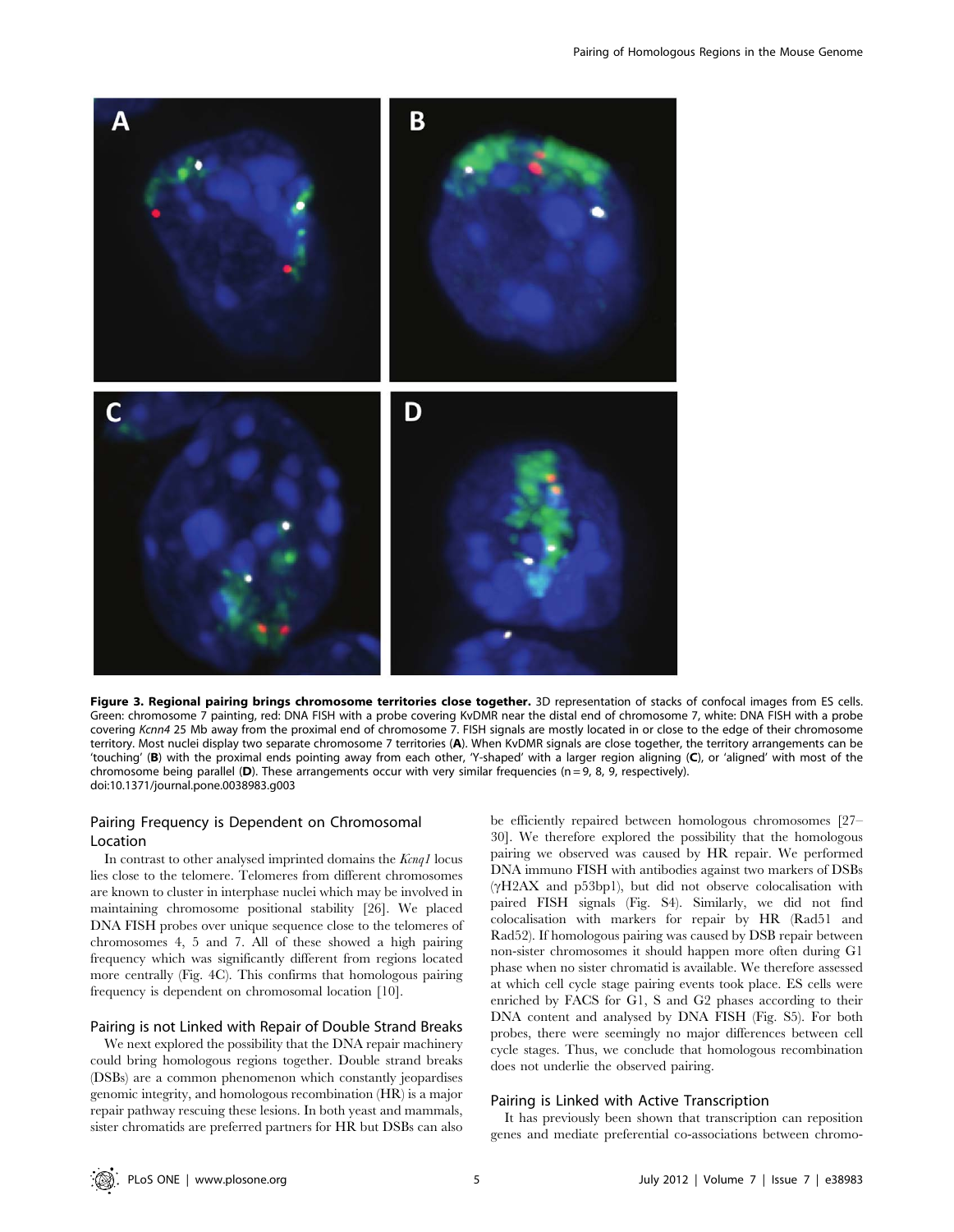

Figure 4. Pairing is not limited to monoallelically expressed regions. A) Extent of paired region on chromosome 7 in ES cells. Each dot represents the mean of three to four samples taken from different passages with the pairing frequency determined for each sample in four technical replicates of 300 nuclei. Whiskers represent standard deviation. Probes from the imprinted region on distal chromosome 7 are shown as open circles, probes from non-imprinted regions are shown as filled circles. Background shading indicates high pairing frequency (dark grey, above 3.5%), medium (light grey, 2.5–3.5%) and low pairing frequency (yellow, below 2.5%). The myc probe (chromosome 15) is displayed for comparison. Frequent pairing is observed for the distal end of chromosome 7 but not limited to the imprinted region.

B) Pairing in imprinting deficient mutants. Each dot represents one biological sample with the pairing frequency determined in four technical replicates of 300 nuclei. The mean is represented by a line. Differences were assessed by unpaired t-test, ns: not significant. Wt: wildtype, KvDMR del: paternal deletion of KvDMR abolishing regional silencing and removing functionally important CTCF binding sites, RNA trunc: paternal truncation of the non-coding RNA Kcnq1ot1 responsible for monoallelic silencing, par ES: parthenogenetic ES cells harbouring two maternal genomes, andr ES: androgenetic ES cells harbouring two paternal genomes. Neither the monoallelic expression state nor the presence of a biparental genome is a prerequisite for frequent pairing in the region. C) Pairing of other imprinted and telomeric regions in ES cells. For a description of data points and background see A. Differences were assessed by unpaired t-test, ns: not significant,  $*$ :  $p$ <0.05. Imprinted regions are represented by open circles, regions close to the telomere by filled diamonds. Probes covering genes in various imprinted regions do not display high pairing frequency in contrast to probes located near telomeres.

doi:10.1371/journal.pone.0038983.g004

somal regions [21]. We therefore assessed if pairing was linked with the expression state of a region. At the Kcnq1 locus, the paternal allele is transcriptionally silenced while a number of protein coding genes are expressed from the maternal allele. It has been shown by RNA immuno FISH that the active maternal allele colocalises with regions of high RNA polymerase II (RNA PolII) concentration while the paternal allele does not [17]. Accordingly, by DNA immuno FISH we generally find only one allele covered by signal for active RNA PolII (Fig. 5). Strikingly, when KvDMR FISH signals were paired, they both colocalised with RNA PolII demonstrating that pairing events occur in regions of active transcription (Fig. 5). We then assessed a link between pairing frequency of regions analysed by DNA FISH and their expression level (published RNA-Seq data, [31]). Overall, we found a significant correlation between expression and pairing frequency  $(r = 0.62, p = 0.01, Fig. S6A)$  but not between gene density and pairing frequency  $(r = 0.30, p = 0.26, Fig. S6B)$  indicating that active transcription is a key factor for pairing. Interestingly, the  $-2$  Mb probe which shows the highest pairing frequency in the analysis lies within a gene dense region that is highly transcribed, but not known to be monoallelically expressed (Fig. S6).

#### Discussion

We have demonstrated for the first time by allele specific 4C-Seq and by extensive DNA FISH analysis that many loci pair with their homologous allele. Pairing is not limited to regions of monoallelic expression, involves larger chromosomal regions and brings the two homologous chromosomes into close proximity. While pairing events did not coincide with DNA repair, they took place at sites of ongoing transcription.

Homologous pairing has been implicated in the establishment of mono-allelic silencing of the X chromosome. Indeed, during a period of high chromatin mobility, the two X inactivation centres 'kiss' which is followed by transient downregulation of Tsix on one allele, thereby creating a window of opportunity for mono-allelic expression of Xist [32]. Pairing of homologous alleles is also observed at immunoglobulin loci. One of the paired alleles undergoes RAG mediated cleavage while the other unrearranged allele becomes associated with pericentromeric heterochromatin [4]. These two functionally different examples of mono-allelic expression have in common that one of two equivalent genomic copies is chosen at random for expression. This choice requires some kind of trans-allelic cross talk to ensure that one but only one allele gets inactivated. However, for imprinted regions the situation is different. Here, each allele comes in pre-marked and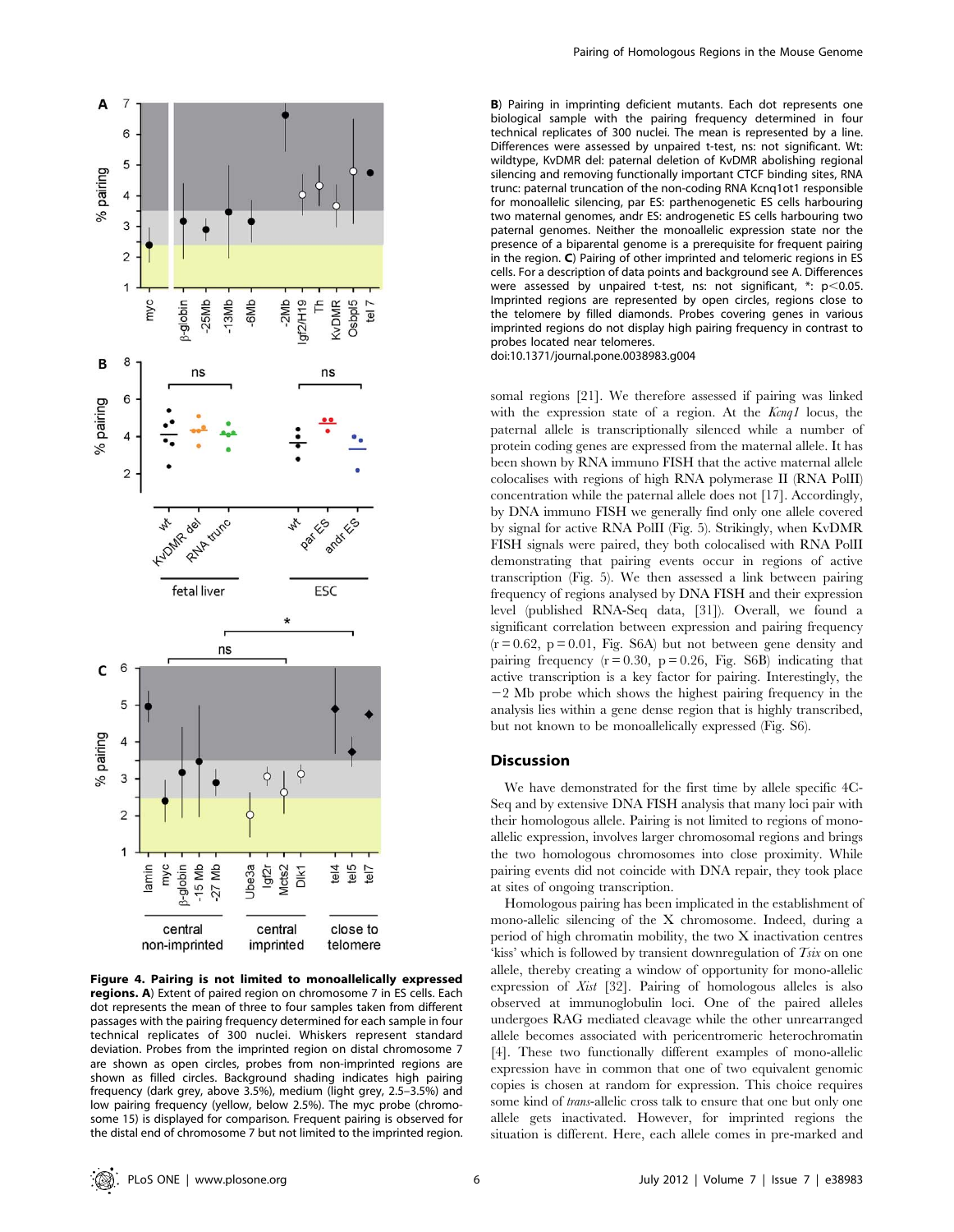

Figure 5. Pairing events occur in regions of active transcription. A) 3D representations of image stacks from E13.5 liver cells. Red: KvDMR DNA FISH signals, green: immunostaining for elongating RNA polymerase II, blue: DAPI counterstain. Top panels show a nucleus with paired signals, bottom panels show a nucleus with unpaired signals. Left panels: 3D rendered reconstruction of immuno-FISH data, middle panels: corresponding unrendered images, right panels: blow-up of DNA FISH signals and their colocalisation with RNA PolII immunostain. At this resolution regions of high PollI activity can be clearly defined but do not present as discrete transcription factories. B) Quantification of KvDMR signal overlapped by RNA PollI signal. Differences were assessed by t-test. For unpaired alleles, one is generally located in areas rich in RNA PollI (unpaired high) while the other one is mostly found in areas devoid of RNA PolII (unpaired low). Paired alleles are nearly always found in regions of active RNA PolII. doi:10.1371/journal.pone.0038983.g005

there is no immediate requirement for communication between homologous alleles. Nevertheless, short interallelic distances were observed in late S phase for the Prader-Willi/Angelman imprinted region in human [5], although this effect was argued by others to be due to the presence of a nucleolus organising region on the same chromosome [33]. Here we report high pairing frequency for the Kcnq1 and adjacent Igf2/H19 clusters in the mouse, but not for a number of other imprinted clusters. Pairing at distal chromosome 7 was not limited to the imprinted region, and in fact loss of imprinting did not change pairing frequency. Thus, we conclude that homologous pairing is not a general feature of monoallelically expressed regions. However, this does not preclude an involvement of pairing and trans-allelic effects on the regulation of imprinted regions. In fact, it was shown that introducing a third copy of human chromosome 15 disrupted pairing and affected gene expression at the Prader-Willi/Angelman region [34]. Speculatively, at the large Kcnq1 domain which is silenced by a coating RNA, homologous pairing might be involved in the escape of imprinting of several interspersed biallelically expressed genes, especially as we find that pairing is associated with transcription.

Homologous pairing has also been speculated to be linked with DNA repair. The genome is constantly challenged by double strand breaks (DSB) brought about by internal or external chemical insults or the collapse of stalled replication forks (for review see [35]). These lesions can either be repaired by nonhomologous end joining (NHEJ) or homologous recombination (HR). Which repair pathway is used depends on the organism and what caused the double strand break. While HR predominates in yeast, NHEJ plays a more important role in vertebrates. Still, in mammals HR is a common mechanism to repair replication induced damage after fork collapse which leaves a single double strand end. In this scenario the sister chromatid can be used as a template for strand invasion and restart of replication, a process that is helped by sister chromatid cohesion [36]. While it can be envisioned that more severe replication blocks may be repaired by HR involving both homologues, we did not find any evidence that links the homologous pairing described here with DSB or HR repair.

A number of recent genome-wide interaction studies in human cells have demonstrated the presence of topologically distinct active and repressive compartments, with trans associations happening preferentially between transcriptionally active regions [37–39]. Moreover, a high frequency of trans contacts correlated well with the region's distance to the edge of the chromosome territory [39]. As these studies were not performed in an allelespecific manner, no information about homologous contacts can be drawn. However, it seems likely that for a given region the criteria for a high potential of trans interactions, namely transcriptional activity and location close to the edge of the chromosome territory, will also apply to homologous associations. In line with our results, this suggests that not transcription of individual genes but large-scale active features of a region determine a regions propensity to form homologous and nonhomologous associations.

Although evidence about regional pairing of homologous chromosomes has increased over recent years, it still remains largely unclear how the two homology partners find each other in the crowded nucleus [40]. In one model, transcription is the driving force: Transcribed genes are located in transcription factories, organising the linear sequence into nodes and intervening loops. By existence of specialised transcription factories a chromosomal transcription signature is created. Because homologues share the same signature, contact at one node increases the probability of larger regions coming together [41]. Indeed, it was recently reported that pairing of the Prader-Willi/Angelman region was reduced upon inhibition of transcription [34]. Our results that pairing frequency is correlated with expression, and that pairing events are located in regions of high RNA PolII activity are in line with this hypothesis. More speculatively, our observation that chromosome territories of paired KvDMR alleles can either be touching at the ends, or be partially or fully aligned, might suggest that once homologous contact has been established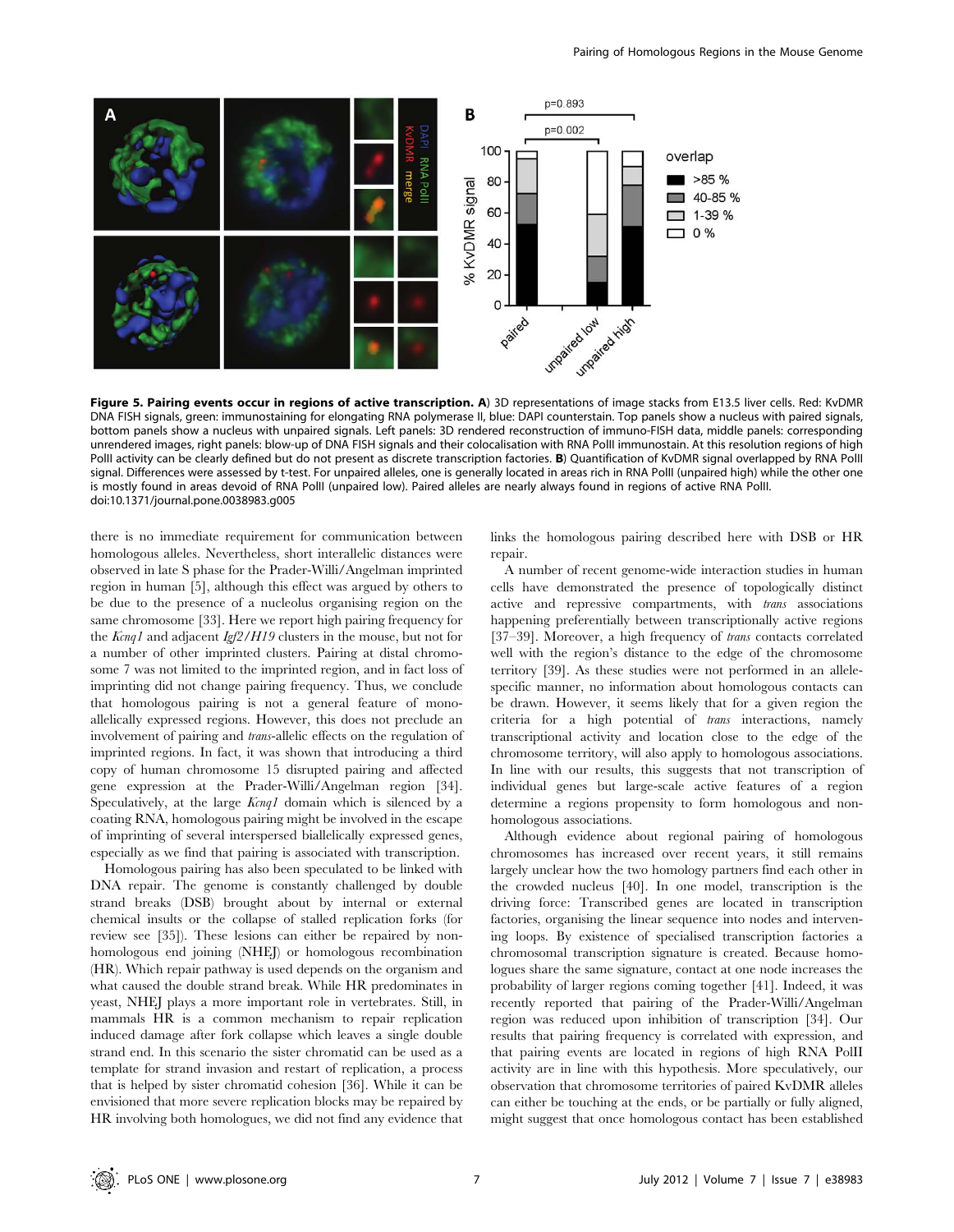The data presented here suggest that the frequency by which homologous regions pair is determined by several factors, of which we have identified chromosomal position and transcription, with transcription potentially being the driving force of bringing the two homologous together. This could provide the cell with the potential for another layer of regulation: exchange of information in trans. Interestingly, homologous trans effects have been reported for multiple loci including imprinted regions. Several studies report introducing mutations into one of the alleles of either the Igf2, Rasgrf1 or Prader-Willi/Angelman region and finding an unexpected effect on expression of the second allele [7,8,42–44], suggesting that regulatory elements might be functioning in trans to enhance or supress transcription. Cross-talk is however not limited to transcriptional regulation but has also been shown to affect allelic methylation. Targeting of the unmethylated paternal Snrpn gene in ES cells was frequently associated with full or partial loss of methylation on the maternal allele [42]. Interestingly, allelic methylation was stable when the targeting construct was integrated at heterologous loci, suggesting that both homologues were required to observe a methylation effect in *trans*. Similarly, deletion of the unmethylated maternal H19 gene led to reduced methylation of the paternal Igf2 allele [45]. Vice versa, a mutant Rasgrf1 allele not only attracted methylation to the affected paternal allele, but also in trans to the maternal allele [46]. This methylation mark was stable through meiosis and therefore resembles paramutation. Notably, all of the above examples involve imprinted loci. However, only imprinted loci are routinely analysed in an allele specific manner and other trans effects might have been missed. Indeed, plasmid DNA containing the betaglobin gene has been shown to physically pair with the homologous region and to transinduce transcription of nearby sequences [47]. In contrast, transactivation was not observed between the beta-globin LCR and its target gene when integrated into the same ectopic site on different chromosomes [22]. This suggests that while pairing events do not necessarily lead to a change in transcriptional output, they have the potential to do so in certain situations.

Taken together, we propose a model in which not the expression state of individual genes but rather the transcriptional signature of large chromosomal domains can bring homologous regions together. Since global chromosomal movements are constrained this might only be possible in a subset of cells which feature a permissive subnuclear arrangement of chromosomes after the last mitosis. Transient allelic interactions in paired regions could then be stabilised to become functionally relevant. Such close proximity could open up the possibility of allelic cross-talk and transcriptional regulation in trans, which may in certain circumstances affect normal development and the manifestation of genetic susceptibility to diseases [48,49].

#### Materials and Methods

#### Mouse Strains and Cell Lines

All experimental procedures were conducted under licences by the Home Office (UK) in accordance with the Animals (Scientific Procedures) Act 1986. We used C57BL6/JOlaHsd or SD7 as wildtype strains. SD7 contains the distal region of Mus spretus chromosome 7 backcrossed into the F1 (C57BL/6J/CBA/Ca), which provides SNPs to distinguish between parental alleles. ES cell genotypes were either C57BL6/JOlaHsd or C57BL6 x SD7. The hybrid ES cell line C57BL6×SD7 carries allele specific information and was newly derived using a modification of a

protocol previously described [50]. For details on derivation and characterisation of this ES cell line see File S1.

#### 3C and Allele Specific Linear 4C-Seq

3C was performed as described [51]. 3C material was assessed for digestion efficiency and a number of reference cis and trans interactions. The linear 4C-Seq protocol was adapted from [21]. For details on the linear 4C-Seq assay design, method, sequencing and downstream analysis see File S2.

### 3D DNA FISH, 3D Immuno FISH and Chromosome Painting

DNA FISH probes were directly labelled essentially as described [52]. Briefly, BAC probes (see Table S1) were subjected to nicktranslation with 10 U DNA Polymerase I (New England Biolabs) and an individually determined concentration of DNaseI (Roche) in the presence of 60  $\mu$ M aminoallyl-dUTP (Ambion) at 16<sup>°</sup>C until most fragments were 200–800 bp in size. DNA was purified by Qiagen PCR purification and EtOH precipitation. Fluorophores (Alexa Fluor 488, 555 or 647) were chemically coupled to aminoallyl-modified DNA using Alexa Fluor reactive dyes (Molecular Probes). One aliquot of reactive dye was used to label up to three probes.

Foetal liver cells settled on poly-L-lysine coated slides in 2 min. ES cells attached to poly-L-lysine coated slides within 3 h in complete medium in a humidified incubator. 3D DNA FISH was performed as described in [53] with the following modifications: After freeze-thawing, cells were incubated twice in PBS (5 min), 0.1 M HCl (30 min), PBS (5 min) and further permeabilised in 0.5% saponin, 0.5% triton X-100 in PBS for 30 min. Slides were equilibrated in 50% formamide/2X SSC for 10 min. Probe mixes (10–50 ng labelled probe, 6 µg C<sub>0</sub>t1 DNA, 10 µg salmon sperm DNA in 50% formamide/10% dextran sulphate/1xSSC) were applied to cells using cover slips sealed on with rubber cement. Samples were denatured at 78°C for 2 min and incubated at 37°C over night. For chromosome painting, directly labelled ready-touse XMP XCyting mouse chromosome paints (Metasystems) were mixed with precipitated FISH probes. After probe hybridisation, slides were washed in 50% formamide/2×SSC (45 $°C$ , 15 min),  $0.2\times$ SSC (63°C, 15 min), 2×SSC (45°C, 5 min), 2×SSC (RT, 5 min), PBS (RT, 5 min). For immunostaining, slides were blocked in 3% BSA, 0.05% azide, 0.1% Tween-20 in PBS for 30 min, and incubated for 1 h with primary antibody in blocking solution (for antibodies used see Table S2). Slides were washed twice in 0.2% BSA, 0.1% Tween-20 in PBS and incubated for 30 min with fluorescently labelled secondary antibody in blocking solution before three 10 min washes in 0.2% BSA, 0.1% Tween-20 in PBS; 0.1% Tween-20 in PBS and PBS. Nuclei were stained with DAPI (1:1000) for 2 min in  $2 \times SSC$  and washed in PBS (5 min). Coverslips were mounted in Vectashield (Vector Labs) or SlowFade Gold (Molecular Probes).

#### Microscopy and Image Analysis

Automated image capture and analysis was performed using the Metasystems Metafer slide scanning platform in conjuction with a Zeiss Axio Imager Z2 upright microscope using a  $100\times1.4$  NA plan apochromat lens and Metafer4.metacyte (version 3.8) software. All acquired images were post-analysed by eye to identify pairing events. For each biological sample the frequency of pairing events was determined from two sets of 300 imaged nuclei, scored by two different people in a sample blind way. A FISH signal was counted as 'paired' if i) the spots were so close together that the MetaCyte software would only recognise one signal but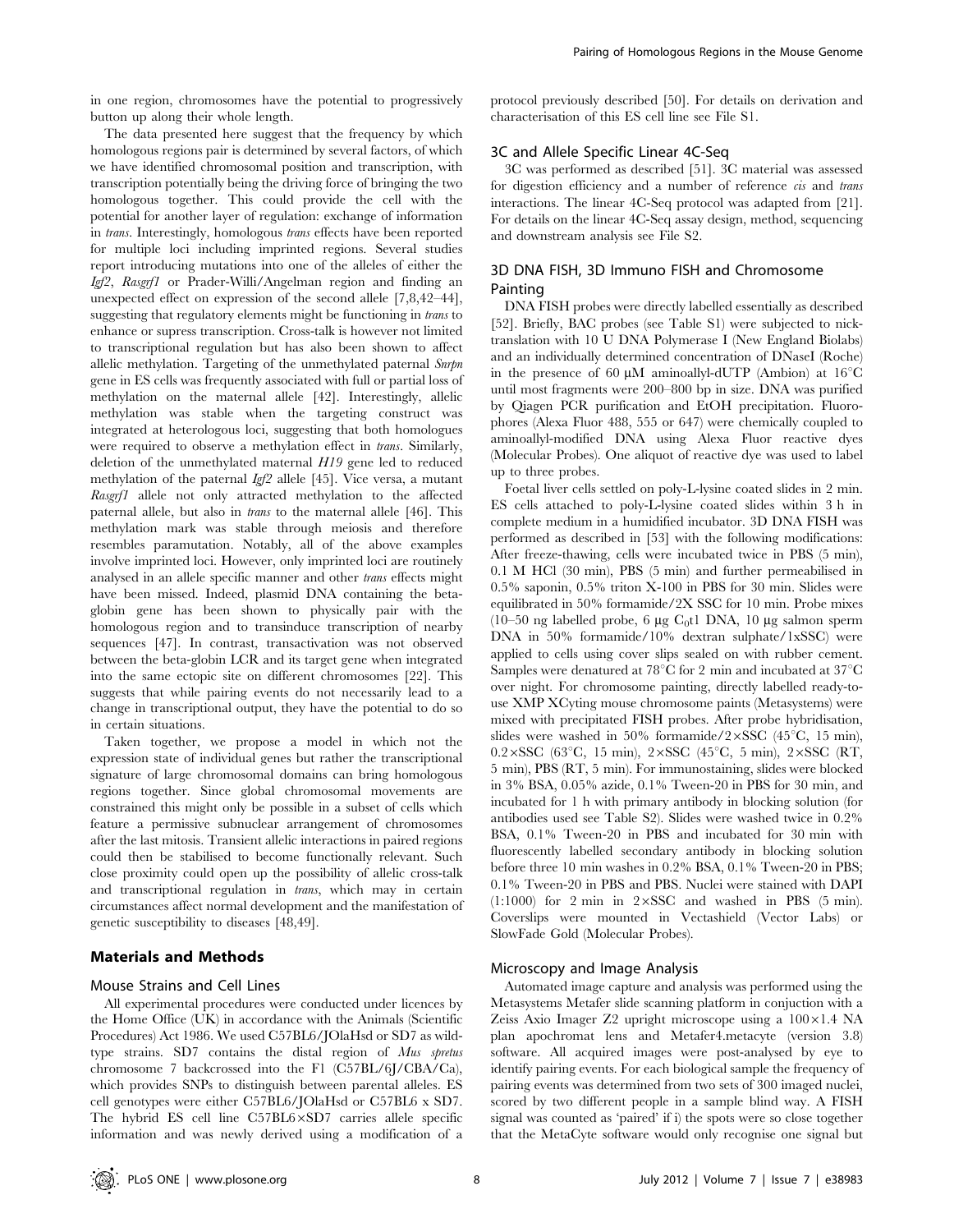two spots were discernible by eye, ii) the MetaCyte signal annotation was in the middle of the two spots and iii) there were no other signals visible in the nucleus. Since the z-planes of the image stacks are  $0.5 \mu m$  apart, this was considered the maximal resolution of the analysis. Paired signals are therefore less than  $0.5$  um apart.

For DNA immuno FISH, pairing events were identified using automated image capture followed by manual acquisition of image stacks using ISIS software (Metasystems, version 5.4). For chromosome painting, nuclei were imaged on an Olympus IX81 confocal microscope (FV1000) using a  $60 \times 1.35$  NA plan apochromat lens and Olympus fluoview software (version 3.0). Deconvolution of captured image stacks was performed with Huygens Professional software (Scientific Volume Imaging, version 4.1). Imaris software (Bitplane, version 7.3) was used for image analysis and 3D modelling.

#### Simulated FISH

A computational model was developed in R to simulate the position of two FISH signals inside the nucleus which display preferential radial positions. The constraint on radial distribution is attained by setting up two exclusion limits for each allele in the nucleus: a central exclusion limit (minimum distance from the nuclear centre) and a peripheric exclusion limit (maximum distance from the centre). For each simulated signal, the limits are randomly chosen based on a normal distribution whose mean and standard deviation are input by the user. By adjusting the input variables the radial distribution of simulated signals is matched to the radial distribution of the respective measured FISH signals. As an output, the model displays the distance between two simulated FISH signals.

#### Enrichment for Cell Cycle Stages

ES cells were fixed in 4% PFA in PBS for 10 min. Dye Cycle Violet staining was performed according to instructions of the manufacturer (Vybrant Dye Cycle Violet stain, Molecular Probes). Briefly, fixed cells were washed in 0.1 M Tris-Cl (pH 7.4) and then incubated with 10  $\mu$ M Dye Cycle Violet in 0.1 M Tris-Cl for  $30 \text{ min at } 37^{\circ}\text{C}$ . Samples were FACS sorted on a BD FACS Aria3 using violet 405 nm excitation with a 450/40 nm bandpass filter. Cell fractions were attached to slides using a cytospin (300 rpm, 3 min). DNA FISH was performed as normal.

#### Supporting Information

Figure S1 Radial distributions of DNA FISH signals and simulated counterparts. Radial distances for KvDMR (A) and myc (B) DNA FISH signals from E13.5 liver nuclei were determined and plotted as a histogram (grey bars,  $n = 600$ ). Radial distances  $>1$  can occur if the nucleus is not a perfect sphere. For both probes, FISH signals show a highly non-random radial distribution and thus cannot be compared to a simulated data set in which signals are placed in a sphere at random. Therefore, locations of signals were simulated to reflect the radial distribution of the respective probe (blue line,  $n = 600$ ), but are otherwise random. The distance between pairs of simulated signals was then calculated and is plotted in Fig. 2D. C) Histogram of interallelic distances of KvDMR and myc signals, measured and simulated. Interallelic distances for 600 nuclei were grouped into four equal bins (bin width  $= 0.7r$ ). Bin centres are indicated (0, 0.7, 1.4 and 2.1r). The histogram displays the same data that is shown as Tukey box-whisker plots in Fig. 2D to illustrate the skewing towards very short distances for the measured KvDMR signals. (TIF)

Figure S2 Pairing of the KvDMR region in ES cells. A) Pairing frequency of the KvDMR and myc regions in ES cells. Each dot represents one sample from one cell passage, and for each sample 300 nuclei were counted in four technical replicates. Differences were assessed by unpaired t-test, ns: not significant, \*:  $p<0.05$ , \*\*\*:  $p<0.001$ . KvDMR signals show higher pairing frequency than myc signals. B) Distances between homologous alleles in E13.5 liver represented as Tukey box-whisker plots  $(n = 600)$ . Differences were assessed by one-way ANOVA with Bonferroni's multiple comparison post test. Simulated: a group of spots displaying the same radial distributions as KvDMR and myc FISH signals, respectively, were placed into a sphere at random and their interallelic distances determined. While interallelic distances between myc signals show a distribution expected from their radial positions (no difference between sample and simulated), KvDMR signals are significantly closer together than expected (difference between sample and simulated,  $p<0.001$ ). Also, KvDMR signals are generally closer together than myc signals.

(TIF)

Figure S3 Pairing frequencies of imprinted regions in ES cells. Each dot represents the mean of three to four samples taken from different passages with the pairing frequency determined for each sample in four technical replicates of 300 nuclei. Whiskers represent standard deviation. Background shading indicates high pairing frequency (dark grey, above 3.5%), medium (light grey, 2.5–3.5%) and low pairing frequency (yellow, below 2.5%).

(TIF)

Figure S4 Paired KvDMR FISH signals do not colocalise with markers for DNA double strand breaks or repair by homologous recombination. 3D representations of image stacks from E13.5 liver cells. Red: KvDMR DNA FISH signals, green: immunostaining for markers of DNA double strand breaks  $(\gamma H2AX \; (A), \; p53bp1 \; (B)),$  or markers for homologous recombination (Rad51 (C), Rad52 (D)), blue: DAPI counterstain. Numbers for analysed pairing events are indicated. No overlap of immuno and FISH signals was observed. (TIF)

Figure S5 Pairing is not specific to a certain cell cycle stage. A) Histogram of PFA fixed ES cells stained with DyeCycle Violet showing DNA content distribution with peaks for G1 and G2 phase cells. The high proportion of S-phase cells is typical for ES cells. B) Pairing frequencies for subpopulations of cells FACS sorted for cell cycle stages. Red dots: KvDMR signals, green squares: myc signals. Each dot represents the mean of three samples taken from different passages with the pairing frequency determined for each sample in two to four technical replicates of 300 nuclei.

(TIF)

Figure S6 Pairing frequency is correlated with expression. A) RNA Seq reads (ES cell dataset from [31]) were counted per DNA FISH probe and plotted against the pairing frequency in ES cells. Pearson correlation analysis shows a significant positive correlation ( $r = 0.62$ ,  $p = 0.01$ ). **B**) The percentage of DNA FISH probe covered by genic sequence was determined using the Ensembl annotation and plotted against the pairing frequency in ES cells. No significant Pearson correlation is observed  $(r = 0.30,$  $p = 0.26$ ).



Table S1 BACs labelled to create FISH probes. (DOC)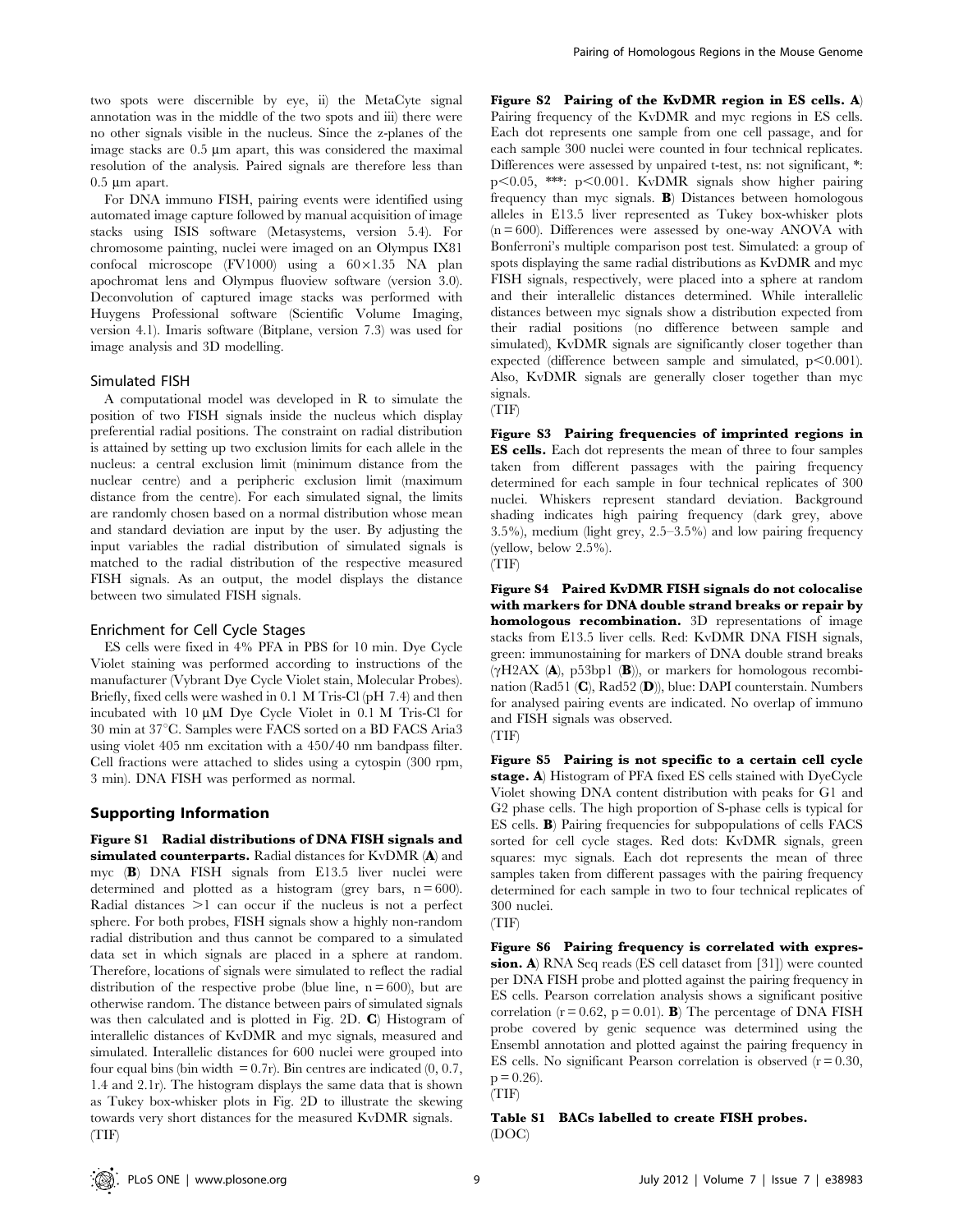Table S2 Antibodies. (DOC)

File S1 Derivation and characterisation of the ES cell line B6xSD7.

(DOC)

File S2 Details of the linear 4C-Seq analysis. (DOC)

Movie S1 Regional pairing brings chromosome domains close together. (MOV)

#### References

- 1. Schoenfelder S, Clay I, Fraser P (2010) The transcriptional interactome: gene expression in 3D. Curr Opin Genet Dev 20: 127–133.
- 2. Duncan IW (2002) Transvection effects in Drosophila. Annu Rev Genet 36: 521–556.
- 3. Anguera MC, Sun BK, Xu N, Lee JT (2006) X-chromosome kiss and tell: how the Xs go their separate ways. Cold Spring Harb Symp Quant Biol 71: 429–437.
- 4. Hewitt SL, Yin B, Ji Y, Chaumeil J, Marszalek K, et al. (2009) RAG-1 and ATM coordinate monoallelic recombination and nuclear positioning of immunoglobulin loci. Nat Immunol 10: 655–664.
- 5. LaSalle JM, Lalande M (1996) Homologous association of oppositely imprinted chromosomal domains. Science 272: 725–728.
- 6. Thatcher KN, Peddada S, Yasui DH, Lasalle JM (2005) Homologous pairing of 15q11–13 imprinted domains in brain is developmentally regulated but deficient in Rett and autism samples. Hum Mol Genet 14: 785–797.
- 7. Hu JF, Vu TH, Hoffman AR (1997) Genomic deletion of an imprint maintenance element abolishes imprinting of both insulin-like growth factor II and H19. J Biol Chem 272: 20715–20720.
- 8. Duvillie B, Bucchini D, Tang T, Jami J, Paldi A (1998) Imprinting at the mouse Ins2 locus: evidence for cis- and trans-allelic interactions. Genomics 47: 52–57.
- 9. Koeman JM, Russell RC, Tan MH, Petillo D, Westphal M, et al. (2008) Somatic pairing of chromosome 19 in renal oncocytoma is associated with deregulated EGLN2-mediated [corrected] oxygen-sensing response. PLoS Genet 4: e1000176.
- 10. Stout K, van der Maarel S, Frants RR, Padberg GW, Ropers HH, et al. (1999) Somatic pairing between subtelomeric chromosome regions: implications for human genetic disease? Chromosome Res 7: 323–329.
- 11. Cremer M, von Hase J, Volm T, Brero A, Kreth G, et al. (2001) Non-random radial higher-order chromatin arrangements in nuclei of diploid human cells. Chromosome Res 9: 541–567.
- 12. Kozubek S, Lukasova E, Jirsova P, Koutna I, Kozubek M, et al. (2002) 3D Structure of the human genome: order in randomness. Chromosoma 111: 321– 331.
- 13. Mayer R, Brero A, von Hase J, Schroeder T, Cremer T, et al. (2005) Common themes and cell type specific variations of higher order chromatin arrangements in the mouse. BMC Cell Biol 6: 44.
- 14. Heride C, Ricoul M, Kieu K, von Hase J, Guillemot V, et al. (2010) Distance between homologous chromosomes results from chromosome positioning constraints. J Cell Sci 123: 4063–4075.
- 15. Pandey RR, Mondal T, Mohammad F, Enroth S, Redrup L, et al. (2008) Kcnq1ot1 antisense noncoding RNA mediates lineage-specific transcriptional silencing through chromatin-level regulation. Mol Cell 32: 232–246.
- 16. Redrup L, Branco MR, Perdeaux ER, Krueger C, Lewis A, et al. (2009) The long noncoding RNA Kcnq1ot1 organises a lineage-specific nuclear domain for epigenetic gene silencing. Development 136: 525–530.
- 17. Terranova R, Yokobayashi S, Stadler MB, Otte AP, van Lohuizen M, et al. (2008) Polycomb group proteins Ezh2 and Rnf2 direct genomic contraction and imprinted repression in early mouse embryos. Dev Cell 15: 668–679.
- 18. Lewis A, Green K, Dawson C, Redrup L, Huynh KD, et al. (2006) Epigenetic dynamics of the Kcnq1 imprinted domain in the early embryo. Development 133: 4203–4210.
- 19. Lewis A, Mitsuya K, Umlauf D, Smith P, Dean W, et al. (2004) Imprinting on distal chromosome 7 in the placenta involves repressive histone methylation independent of DNA methylation. Nat Genet 36: 1291–1295.
- 20. Umlauf D, Goto Y, Cao R, Cerqueira F, Wagschal A, et al. (2004) Imprinting along the Kcnq1 domain on mouse chromosome 7 involves repressive histone methylation and recruitment of Polycomb group complexes. Nat Genet 36: 1296–1300.
- 21. Schoenfelder S, Sexton T, Chakalova L, Cope NF, Horton A, et al. (2010) Preferential associations between co-regulated genes reveal a transcriptional interactome in erythroid cells. Nat Genet 42: 53–61.
- 22. Noordermeer D, de Wit E, Klous P, van de Werken H, Simonis M, et al. (2011) Variegated gene expression caused by cell-specific long-range DNA interactions. Nat Cell Biol 13: 944–951.

#### Acknowledgments

We would like to thank Daniel Bolland and Simon Walker for help with DNA FISH and imaging. We are grateful to Wendy Dean for help and advice, Geoff Morgan and Arthur Davis for FACS sorting, and Anne Segonds-Pichon for statistical input. We thank Matthew Turley for help with the characterisation of the ES cell line.

#### Author Contributions

Performed bioinformatic analysis: FK. Developed allele-specific 4C-Seq: CK CSO. Developed computational model: MRB. Directed the study: WR. Conceived and designed the experiments: CK MRK. Performed the experiments: CK MRK. Analyzed the data: CK MRK. Contributed reagents/materials/analysis tools: KKN MJH. Wrote the paper: CK.

- 23. Shin JY, Fitzpatrick GV, Higgins MJ (2008) Two distinct mechanisms of silencing by the KvDMR1 imprinting control region. Embo J 27: 168–178.
- 24. Fitzpatrick GV, Pugacheva EM, Shin JY, Abdullaev Z, Yang Y, et al. (2007) Allele-specific binding of CTCF to the multipartite imprinting control region KvDMR1. Mol Cell Biol 27: 2636–2647.
- 25. Fitzpatrick GV, Soloway PD, Higgins MJ (2002) Regional loss of imprinting and growth deficiency in mice with a targeted deletion of KvDMR1. Nat Genet 32: 426–431.
- 26. Nagele RG, Velasco AQ, Anderson WJ, McMahon DJ, Thomson Z, et al. (2001) Telomere associations in interphase nuclei: possible role in maintenance of interphase chromosome topology. J Cell Sci 114: 377–388.
- 27. Kadyk LC, Hartwell LH (1992) Sister chromatids are preferred over homologs as substrates for recombinational repair in Saccharomyces cerevisiae. Genetics 132: 387–402.
- 28. Moynahan ME, Jasin M (1997) Loss of heterozygosity induced by a chromosomal double-strand break. Proc Natl Acad Sci U S A 94: 8988– 8993.
- 29. Richardson C, Moynahan ME, Jasin M (1998) Double-strand break repair by interchromosomal recombination: suppression of chromosomal translocations. Genes Dev 12: 3831–3842.
- 30. Johnson RD, Jasin M (2000) Sister chromatid gene conversion is a prominent double-strand break repair pathway in mammalian cells. Embo J 19: 3398– 3407.
- 31. Cloonan N, Forrest AR, Kolle G, Gardiner BB, Faulkner GJ, et al. (2008) Stem cell transcriptome profiling via massive-scale mRNA sequencing. Nat Methods 5: 613–619.
- 32. Masui O, Bonnet I, Le Baccon P, Brito I, Pollex T, et al. (2011) Live-cell chromosome dynamics and outcome of X chromosome pairing events during ES cell differentiation. Cell 145: 447–458.
- 33. Teller K, Solovei I, Buiting K, Horsthemke B, Cremer T (2007) Maintenance of imprinting and nuclear architecture in cycling cells. Proc Natl Acad Sci U S A 104: 14970–14975.
- 34. Meguro-Horike M, Yasui DH, Powell W, Schroeder DI, Oshimura M, et al. (2011) Neuron-specific impairment of inter-chromosomal pairing and transcription in a novel model of human 15q-duplication syndrome. Hum Mol Genet 20: 3798–3810.
- 35. Heyer WD, Ehmsen KT, Liu J (2010) Regulation of homologous recombination in eukaryotes. Annu Rev Genet 44: 113–139.
- 36. Allen C, Ashley AK, Hromas R, Nickoloff JA (2011) More forks on the road to replication stress recovery. J Mol Cell Biol 3: 4–12.
- 37. Lieberman-Aiden E, van Berkum NL, Williams L, Imakaev M, Ragoczy T, et al. (2009) Comprehensive mapping of long-range interactions reveals folding principles of the human genome. Science 326: 289–293.
- 38. Yaffe E, Tanay A (2011) Probabilistic modeling of Hi-C contact maps eliminates systematic biases to characterize global chromosomal architecture. Nat Genet 43: 1059–1065.
- 39. Kalhor R, Tjong H, Jayathilaka N, Alber F, Chen L (2012) Genome architectures revealed by tethered chromosome conformation capture and population-based modeling. Nat Biotechnol 30: 90–98.
- 40. Barzel A, Kupiec M (2008) Finding a match: how do homologous sequences get together for recombination? Nat Rev Genet 9: 27–37.
- 41. Xu M, Cook PR (2008) The role of specialized transcription factories in chromosome pairing. Biochim Biophys Acta 1783: 2155–2160.
- 42. Tsai TF, Bressler J, Jiang YH, Beaudet AL (2003) Disruption of the genomic imprint in trans with homologous recombination at Snrpn in ES cells. Genesis 37: 151–161.
- 43. Landers M, Calciano MA, Colosi D, Glatt-Deeley H, Wagstaff J, et al. (2005) Maternal disruption of Ube3a leads to increased expression of Ube3a-ATS in trans. Nucleic Acids Res 33: 3976–3984.
- 44. Brideau CM, Kauppinen KP, Holmes R, Soloway PD (2010) A non-coding RNA within the Rasgrf1 locus in mouse is imprinted and regulated by its homologous chromosome in trans. PLoS One 5: e13784.